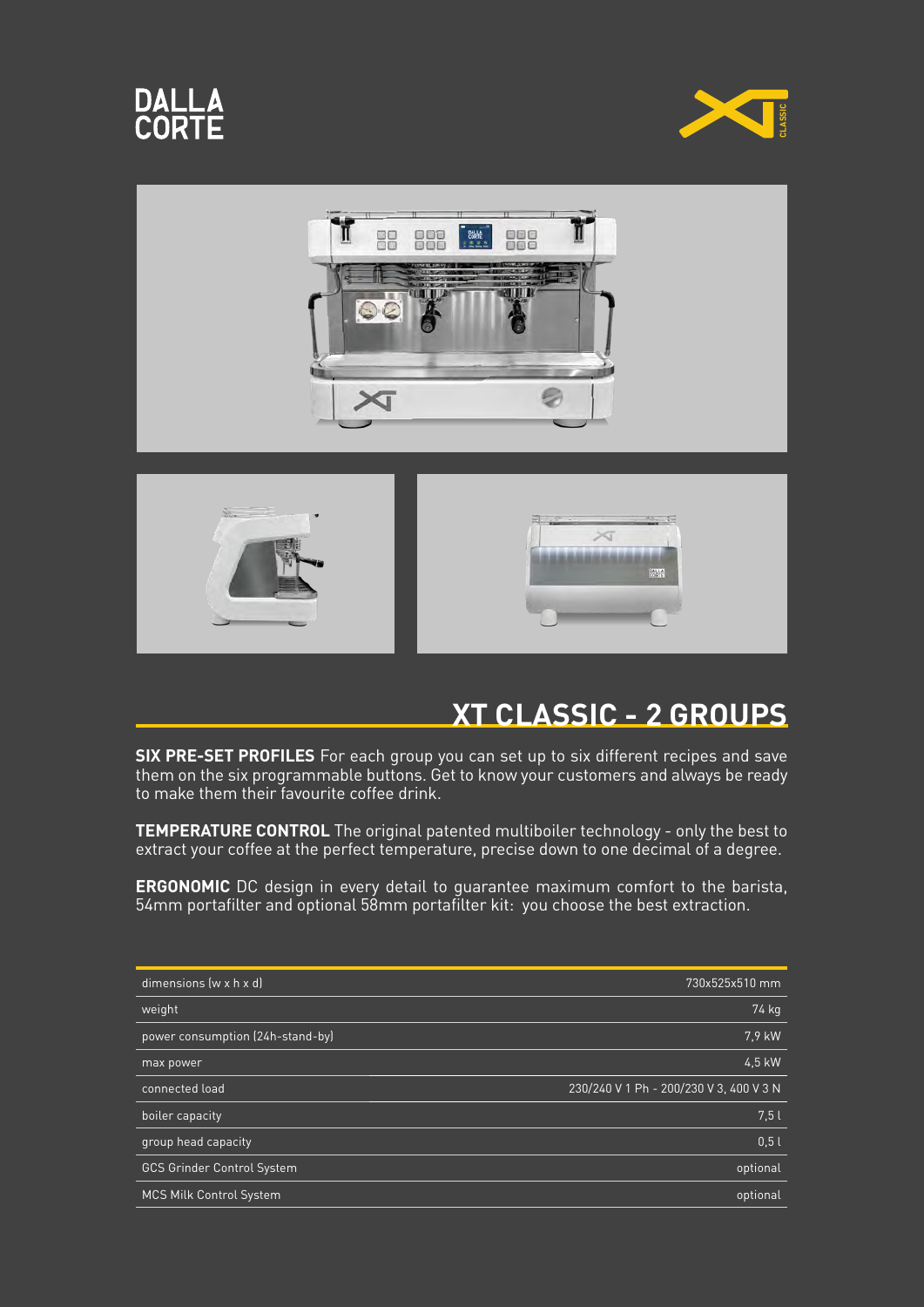



## Version 230 also available **XT CLASSIC - 2 GROUPS**



**dynamic WHITE** 2 gr 1-MC-DCPROXT6T-2-DW-400



**white OAK** 2 gr 1-MC-DCPROXT6T-2-WO-400



**dynamic dark** 2 gr 1-MC-DCPROXT6T-2-DD-400



**total white** 2 gr 1-MC-DCPROXT6T-2-TW-400



**DARK WALNUT** 2 gr 1-MC-DCPROXT6T-2-DN-400



**total dark** 2 gr 1-MC-DCPROXT6T-2-TD-400

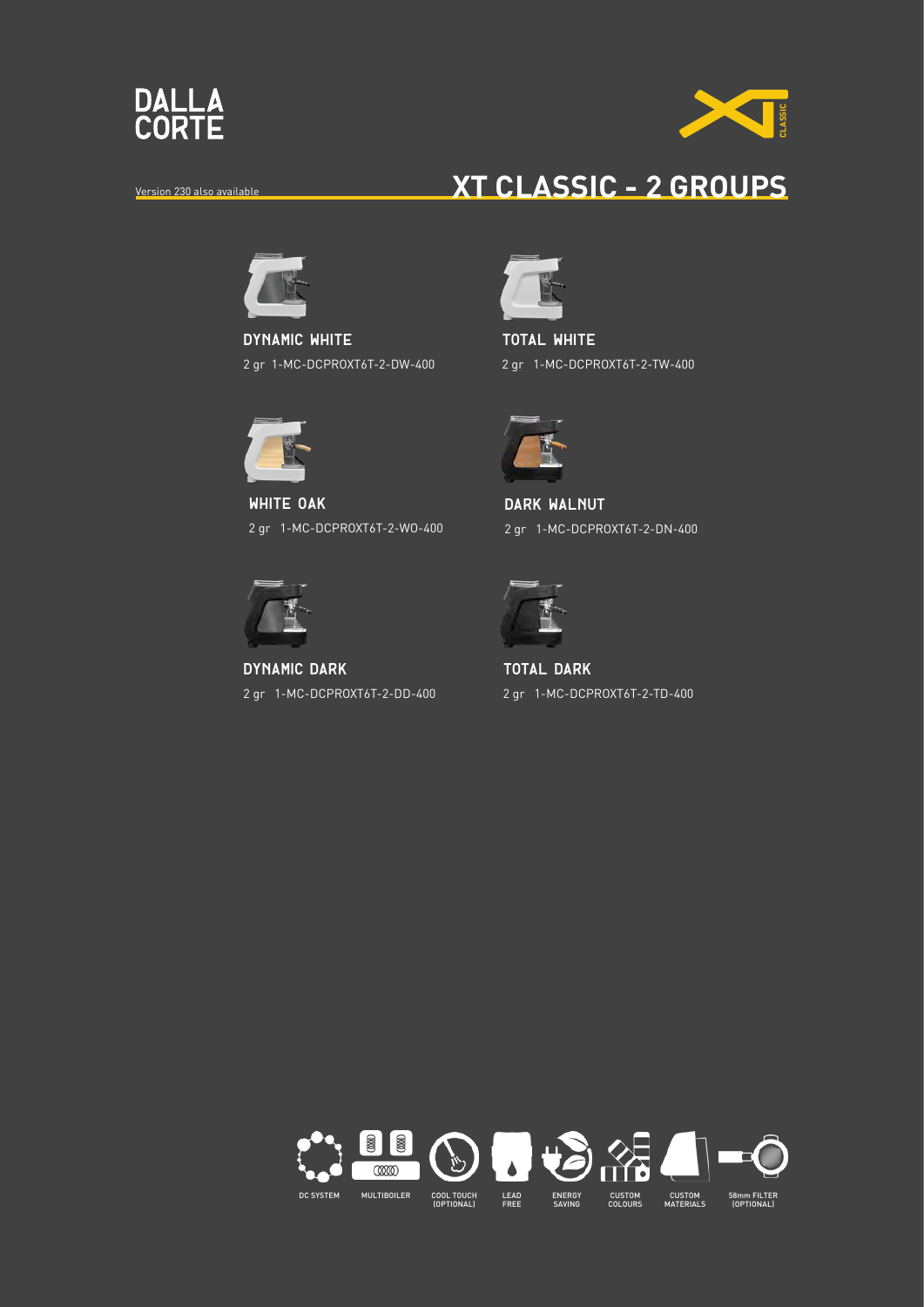









## **XT CLASSIC - 3 GROUPS**

**SIX PRE-SET PROFILES** For each group you can set up to six different recipes and save them on the six programmable buttons. Get to know your customers and always be ready to make them their favourite coffee drink.

**TEMPERATURE CONTROL** The original patented multiboiler technology - only the best to extract your coffee at the perfect temperature, precise down to one decimal of a degree.

**ERGONOMIC** DC design in every detail to guarantee maximum comfort to the barista, 54mm portafilter and optional 58mm portafilter kit: you choose the best extraction.

| dimensions $(w \times h \times d)$ | 940x525x510 mm                          |
|------------------------------------|-----------------------------------------|
| weight                             | $88$ $kg$                               |
| power consumption (24h-stand-by)   | 11,3 kW                                 |
| max power                          | 6.3 kW                                  |
| connected load                     | 230/240 V 1 Ph - 200/230 V 3, 400 V 3 N |
| boiler capacity                    | 13 <sub>l</sub>                         |
| group head capacity                | 0.51                                    |
| <b>GCS Grinder Control System</b>  | optional                                |
| <b>MCS Milk Control System</b>     | optional                                |